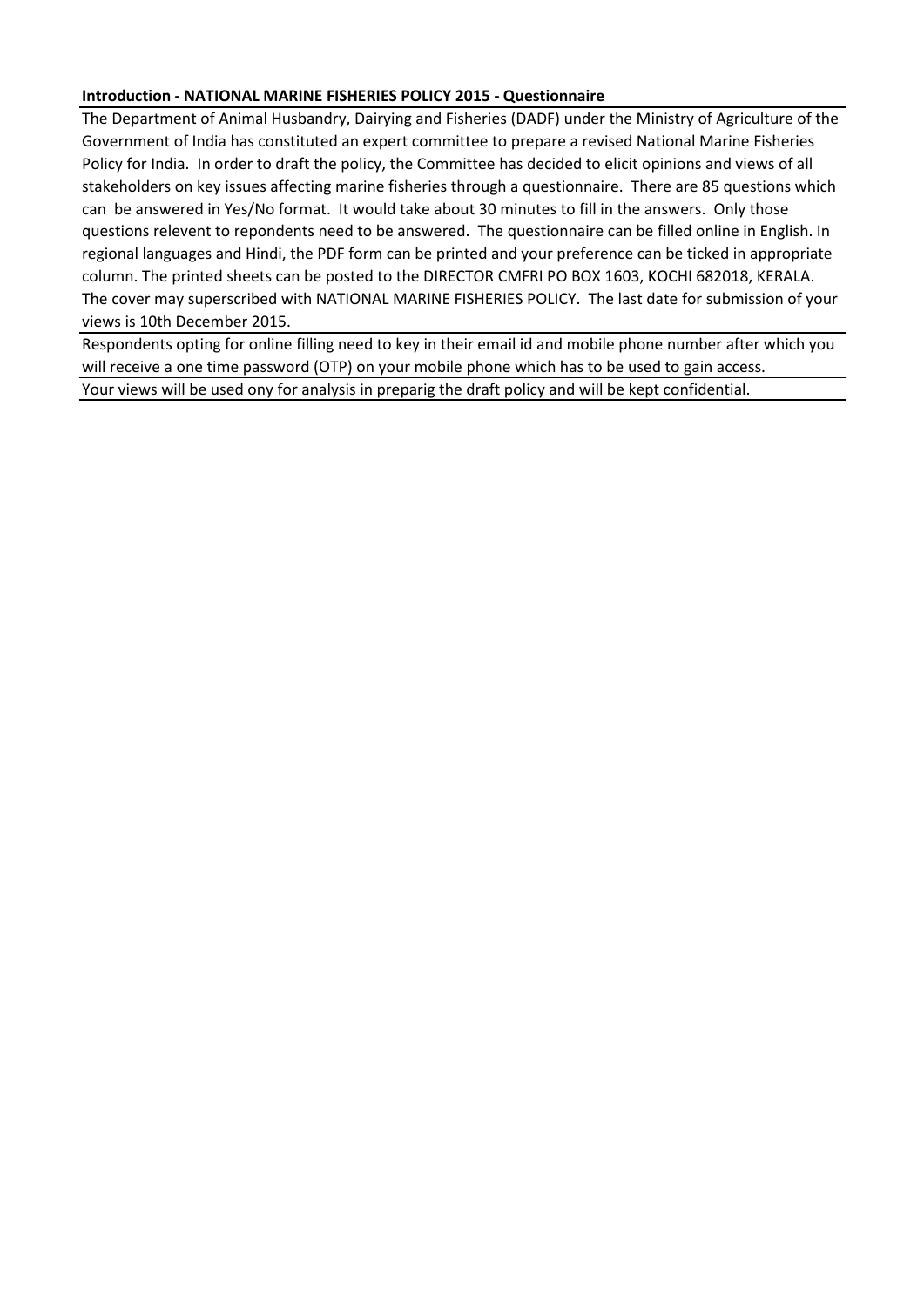**MFP**: Marine Fisheries Policy – India. The marine fisheries policy is a broad framework for managing fisheries of India in a sustainable manner and for conserving fish stocks.

**EAFM**: Ecosystem Approach to Fisheries Management or Ecosystem Based Fisheries Management (EBFM). A risk based management and planning process developed by FAO that covers the principles of sustainable development including the ecological, environmental, human and social elements of sustainability. **FAO-CCRF**: A voluntary Code of Conduct for Responsible Fisheries developed by FAO which would help countries to manage their fisheries and environment in a sustainable manner.

**Fisheries Councils:** A fisheries management body consisting of all stakeholders and concerned scientific bodies making informed decisions on management of fisheries applying the co-management principle. **FSSAI:** Food Safety and Standards Authority of India. The agency under the Ministry of Health & Family Welfare, Government of India responsible for protecting and promoting public health through the regulation and supervision of food safety.

**LOP**: Letter of Permission. The scheme of Department of Animal Husbandry, Dairying and Fisheries, Govt. of India giving permit to Indian fishing companies to import foreign vessels for fishing in Indian EEZ

**MFRA**: Marine Fisheries Regulation Act. The set of rules and regulations for governing fisheries made by state governments

**MLS**: Minimum Legal Size. The minimum size scientifically fixed for harvesting fish so as to protect the spawning biomass and give sufficient chance for most of the animals for spawning.

**MSY**: Maximum Sustainable Yield. The maximum level at which a fish resource can be routinely harvested sustainably on long-term basis.

**NGO**: Non-Governmental Organizations working in the fisheries sector

**Nmi**: nautical mile (1nmi=1.8 km)

**RFMO:** Regional Fisheries Management Organization. International body made up of countries that share a practical and/or financial interest in managing and conserving shared fish stocks in a particular region. **VMS**: Vessel Monitoring System. System used to track and monitor the activities of fishing vessels in the Exclusive Economic Zone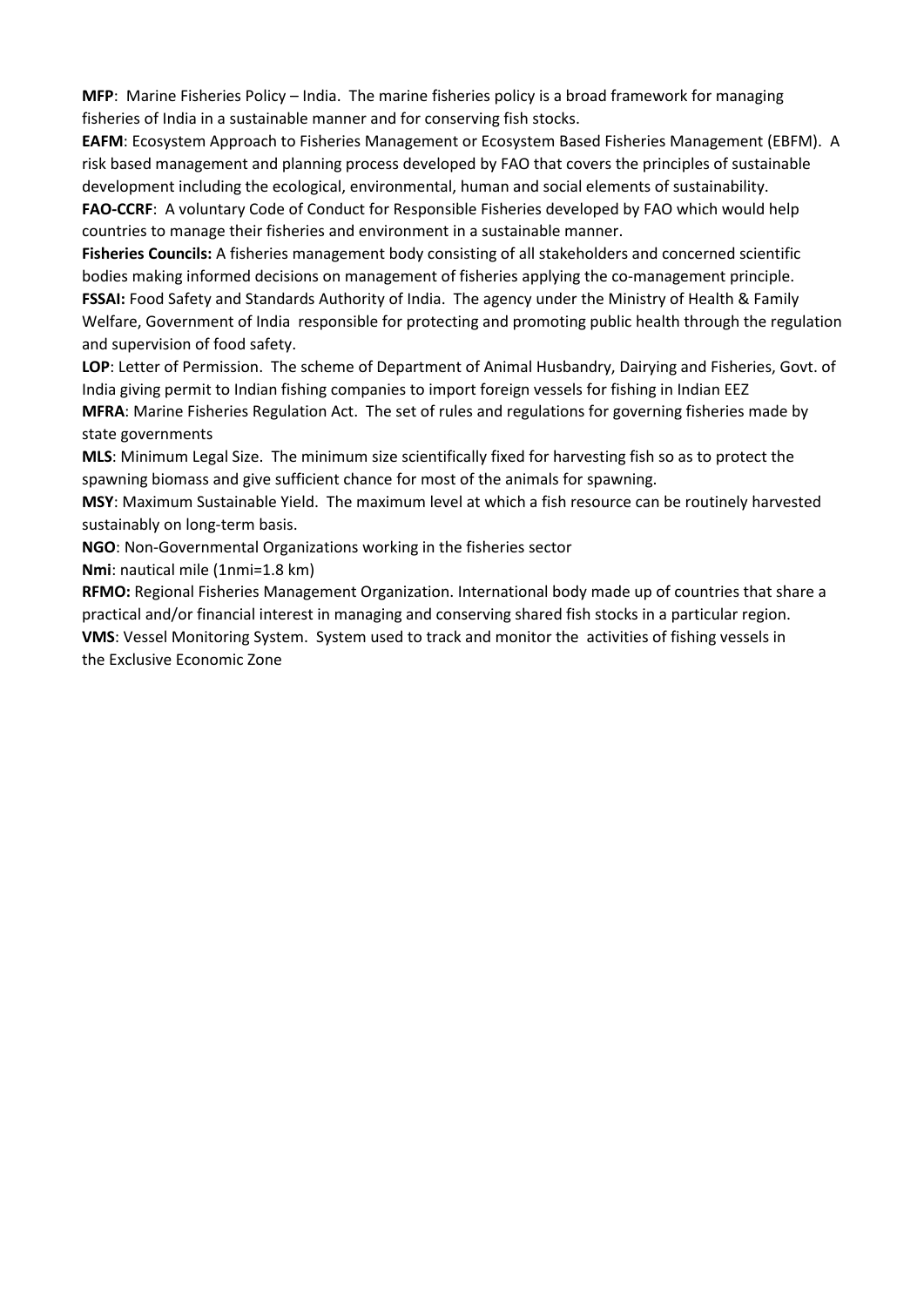|                  | Questionnaire on Marine Fisheries Policy for India                                                                                                             |                  |
|------------------|----------------------------------------------------------------------------------------------------------------------------------------------------------------|------------------|
|                  | Identify your category and then fill in your answers with a X at Yes or No column.<br>The                                                                      |                  |
|                  | questions not relevant to your field need not be answered                                                                                                      |                  |
|                  |                                                                                                                                                                |                  |
|                  | <b>Respondent Category</b>                                                                                                                                     | Yes<br><b>No</b> |
| $\mathbf{1}$     | Fishers/ fish worker                                                                                                                                           |                  |
| $\overline{2}$   | Fish auctioneers/ transporters                                                                                                                                 |                  |
| 3                | Fishermen Association/ leaders/ union                                                                                                                          |                  |
| 4                | Fishing boat owner                                                                                                                                             |                  |
| 5                | NGOs/ Civil Society groups                                                                                                                                     |                  |
| 6                | Seafood processor/exporter                                                                                                                                     |                  |
| 7                | Academicians/Researchers                                                                                                                                       |                  |
| 8                | General public                                                                                                                                                 |                  |
| 9                | Government officials                                                                                                                                           |                  |
| 10               | <b>Fisheries Cooperatives</b>                                                                                                                                  |                  |
|                  | 11 Others                                                                                                                                                      |                  |
|                  |                                                                                                                                                                |                  |
| А                | <b>General Questions</b>                                                                                                                                       |                  |
| $\mathbf{1}$     | Do you think that the 2004 marine fisheries policy (MFP) to guide and control fisheries and allied activities needs revision                                   |                  |
| $\mathbf{2}$     | If yes, do you think that there should be a permanent mechanism for periodic review of MFP                                                                     |                  |
| 3                | Do you think that marine fisheries resources are inexhaustible?                                                                                                |                  |
| 4                | Do you feel that uncontrolled harvest will result in depletion of resources                                                                                    |                  |
| 5                | Do you agree that regulations and management are necessary for sustainable harvests                                                                            |                  |
| 6                | Do you agree that additional regulations to the existing are required to manage and conserve fishery resources                                                 |                  |
| $7^{\circ}$<br>8 | Are you experiencing reduction in catches of major resources over the years                                                                                    |                  |
|                  | What in your opinion are the reasons for decline in catches (multiple choices are possible)<br>a) There are too many number of boats targetting same resources |                  |
|                  | b) There is marine pollution harming the resources and their breeding grounds                                                                                  |                  |
|                  | c) There is too much exploitation of young ones of fishes                                                                                                      |                  |
|                  | d) There is too much exploitation of spawners during spawning season                                                                                           |                  |
|                  | e) Climate change is affecting the abundance of fish stocks in the sea                                                                                         |                  |
|                  | f) All of the above                                                                                                                                            |                  |
|                  | g) None of the above                                                                                                                                           |                  |
|                  |                                                                                                                                                                |                  |
| 9                | What in your opinion are the risks associated with marine fishing                                                                                              |                  |
|                  | a) Uncertainity about catch                                                                                                                                    |                  |
|                  | b) No knowledge of where abundant resources are available                                                                                                      |                  |
|                  | c) Rough seas and associated loss in catch, property and life                                                                                                  |                  |
|                  | d) Lack of insurance compensation                                                                                                                              |                  |
|                  | e) No income during off season and fishing ban period                                                                                                          |                  |
|                  | f) All of the above                                                                                                                                            |                  |
|                  | g) None of the above                                                                                                                                           |                  |
|                  |                                                                                                                                                                |                  |
|                  | 10 Are you getting sufficient catch of high value fish, such as                                                                                                |                  |
|                  | a) Shrimps                                                                                                                                                     |                  |
|                  | b) Hilsa                                                                                                                                                       |                  |
|                  | c) Seerfishes                                                                                                                                                  |                  |
|                  | d) Pomfrets                                                                                                                                                    |                  |
|                  | e) Cephalopods                                                                                                                                                 |                  |
|                  | f) Perches                                                                                                                                                     |                  |
|                  | g) Others                                                                                                                                                      |                  |
|                  | 11 Is the proportion of low value bycatch increasing over time                                                                                                 |                  |
|                  | 12 Are you agreeable for implementing devices which can reduce low value bycatch                                                                               |                  |
| 13               | Do you agree that discarding low value bycatch in the sea is detrimental to sustenance of the fisheries                                                        |                  |
| 14               | Do you agree to closing of fishing in areas where more juveniles are occurring                                                                                 |                  |
|                  | 15 Are you experiencing reduction in catch of some reources over the years                                                                                     |                  |
|                  | 16 Are you experiencing reduction in catch of all reources over the years                                                                                      |                  |
| 17               | Do you think that fish breeding grounds are deleteriously affected by fishing/ pollution                                                                       |                  |
| 18               | Do you agree to protecting known fish breeding grounds by declaring them as no-fishing zones permanantly                                                       |                  |
|                  |                                                                                                                                                                |                  |
| В                | <b>Conflicts &amp; Conflict Resolution</b>                                                                                                                     |                  |
| 1                | Do you agree that there are conflicts between groups practicing different fishing methods                                                                      |                  |
| 2                | Do you think that conflicts are due to differing economic returns                                                                                              |                  |
| 3                | Do you think that conflicts are due to competition for same resources                                                                                          |                  |
| 4                | Do you think that forming local and regional fisheries councils is an effective way for resolving conflicts                                                    |                  |
| 5                | Do you think that Government of India should take a proactive stance in curbing fishing in other countries waters                                              |                  |
| 6                | Do you consider it necessary to have RFMOs for the Arabian Sea and Bay of Bengal to address shared stocks and manage conflicts?                                |                  |
|                  |                                                                                                                                                                |                  |
| C                | <b>Vessel Registration &amp; Licensing</b>                                                                                                                     |                  |
| 1                | Do you agree to registration of all fishing crafts (traditional, motorized, mechanised) irrespective of size and sector                                        |                  |
| 2                | Do you agree to inspection of registration by enforcement agencies at sea and at port                                                                          |                  |
| 3                | Do you think that all gears used must follow MFRA and should be licensed individually                                                                          |                  |
| 4                | Do you agree to prescribing vessel size limits for each type of fishing method                                                                                 |                  |
| 5                | Do you agree to restricting vessel engine capacity for each type of fishing method                                                                             |                  |
| 6                | Do you think that a separate fishing vessel act should be made to address the above and also to address sea safety                                             |                  |
| 7                | Do you think that multiday vessels in the fleet should have basic human living amenities on board                                                              |                  |
| 8                | Are you aware of the advantages of having vessel monitoring system (VMS) on board fishing vessels                                                              |                  |
| 9                | Do you agree to fitting of VMS transponders on board fishing vessels with government subsidy                                                                   |                  |
|                  |                                                                                                                                                                |                  |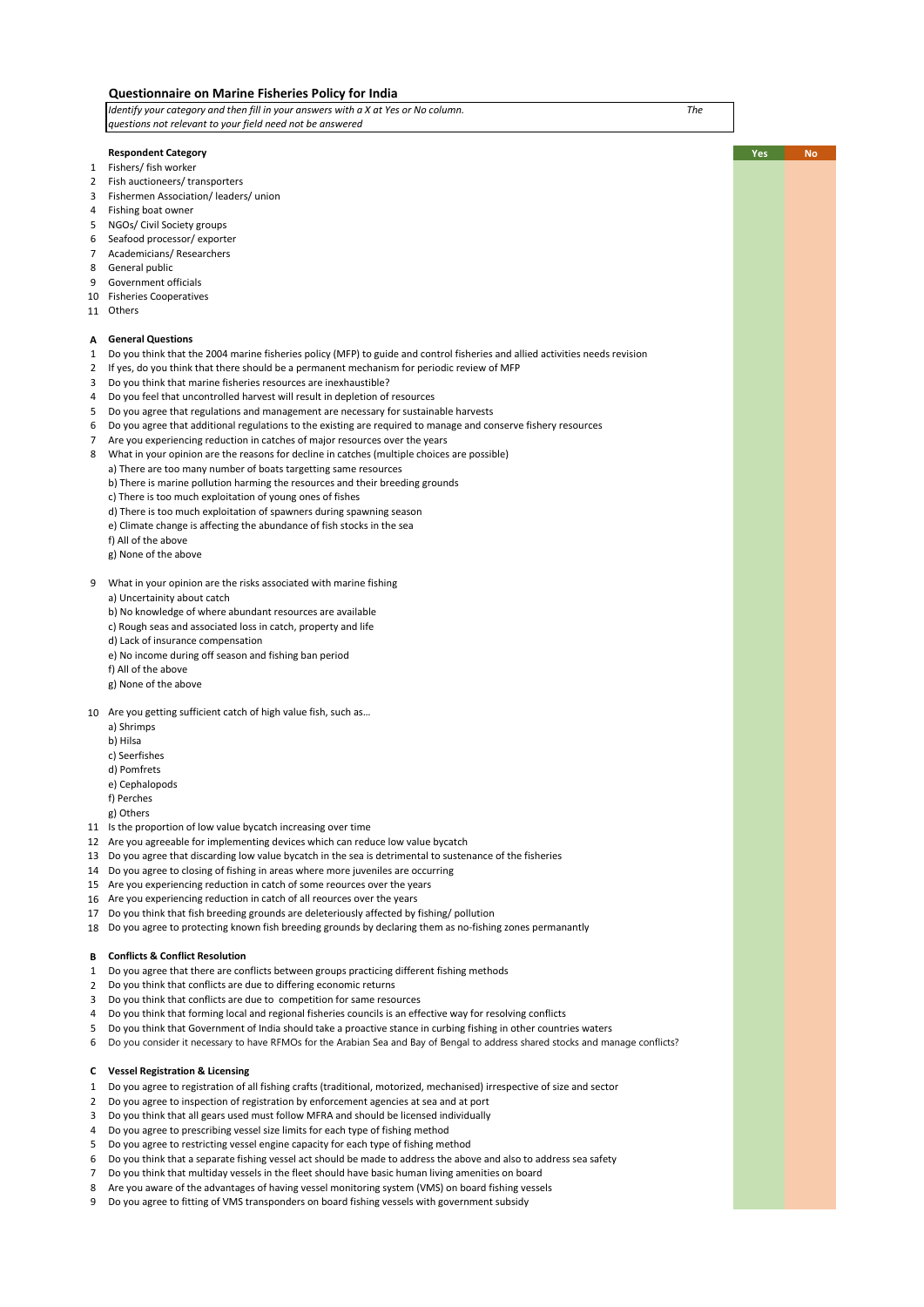# **D Fishermen Welfare**

- 1 Are you satisfied with the existing welfare measures provided by the government to fishers
- 2 Do you think that the present government scheme to monetarily compensate fishers during the fishing ban period is adequate
- 3 Do you think that the insurance coverage provided by the government for life/property of fishers is sufficient
- 4 Do you think that there is need for development of cooperatives for marketing/ storage facilities
- a) Marketing b) Preservation/ Storage of fish
- c) Processing and value addition d) Investments in vessel and gear
- 5 Do you agree to a minimum cess on fish catch to support welfare/research activities in the sector
- 6 Do you agree to link monetary support as above with compliance to fishing laws and good fishing practices

## **E Fisheries Regulations & Management**

- 1 Do you think that eixisting rules and regulations governing fisheries are adequate to ensure sustainability
- 2 Is there need to amend the existing MFRAs in order to cover all aspects of fish and fisheries management
- 3 Do you think that there should be separate rules and regulations for 12 to 200 nmi fishing area
- 4 In you opinion who should enforce regulations in 12 to 200 nmi a) State government marine enforcement/ police b) Central government/ coast guard
- 5 Do you agree that coastal security related issues are to be dealt by central government and fishing issues by state
- 6 Are you satisfied with the LOP scheme of the central government
- 7 Do you consider the following as an alternate option for LOP
- a) Modernization of existing indigenous deep-sea going vessels and fleets
	- b) Introducing state owned processing mother vessels
	- c) Introducing financial schemes to support modernization
	- d) Providing skill enhancement support
- 8 Has the fishing ban helped in sustaining the fish wealth of the country
- 9 Do you agree to periodic revisions of the fishing ban period and season based on new scientific information
- 10 Do you think that FAOs CCRF should be implemented fully in the country to sustain fish production
- 11 Do you feel that a particpatory or co-management system would be helpful to manage and sustain the fisheries
- 12 Should India implement the ecosystem approach to fisheries management (EAFM)
- 13 Do you agree that the following components of EAFM should be addressed
- a) Consider all the living and non-living components in the ecosystem
	- b) Consider the well being of fishers
	- c) Consider the well being of the environment
	- d) Consider the social setup
- e) Consider co-management in governance
- 14 Do you think that ecolabelling of fisheries in India would benefit fish stocks, fishing industry and fishers
- 15 Do you consider the territorial user rights to traditional fishers are
	- a) Sufficient in its present form
	- b) Not enforced properly
	- c) Should be greatly improved
- 16 Do you feel it is necessary to collect detailed information on fish catch and effort
- 17 Do you agree that there should only be a single national agency to collect and publish fish catch and effort data

#### **F Input & Output Control of Harvest**

- 1 Do you agree that harvest control of all fish stocks at MSY level is necessary for sustainable fisheries management
- 2 Which among the following input control measures are necessary for sustainable exploitation a) Fleet size regulation
	- b) Control on number of fishing days
	- c) Control on area of operation
	- d) Control on season
	- e) Limiting engine horse power
	- f) Limiting duration of fishing per day
	- g) Limiting number of gears per boat
	- h) Restriction on gear size
	- i) Restriction on mesh size and number of hooks
	- j) Ban on fishing practices delared as destructive in MFRA
	-

3 Which among the following output control measures are necessary for sustainable exploitation a) Harvest at MSY level

- b) Enforcement of minimum legal size (MLS) for major stocks
- c) Introduction of fleet quota system on selected resources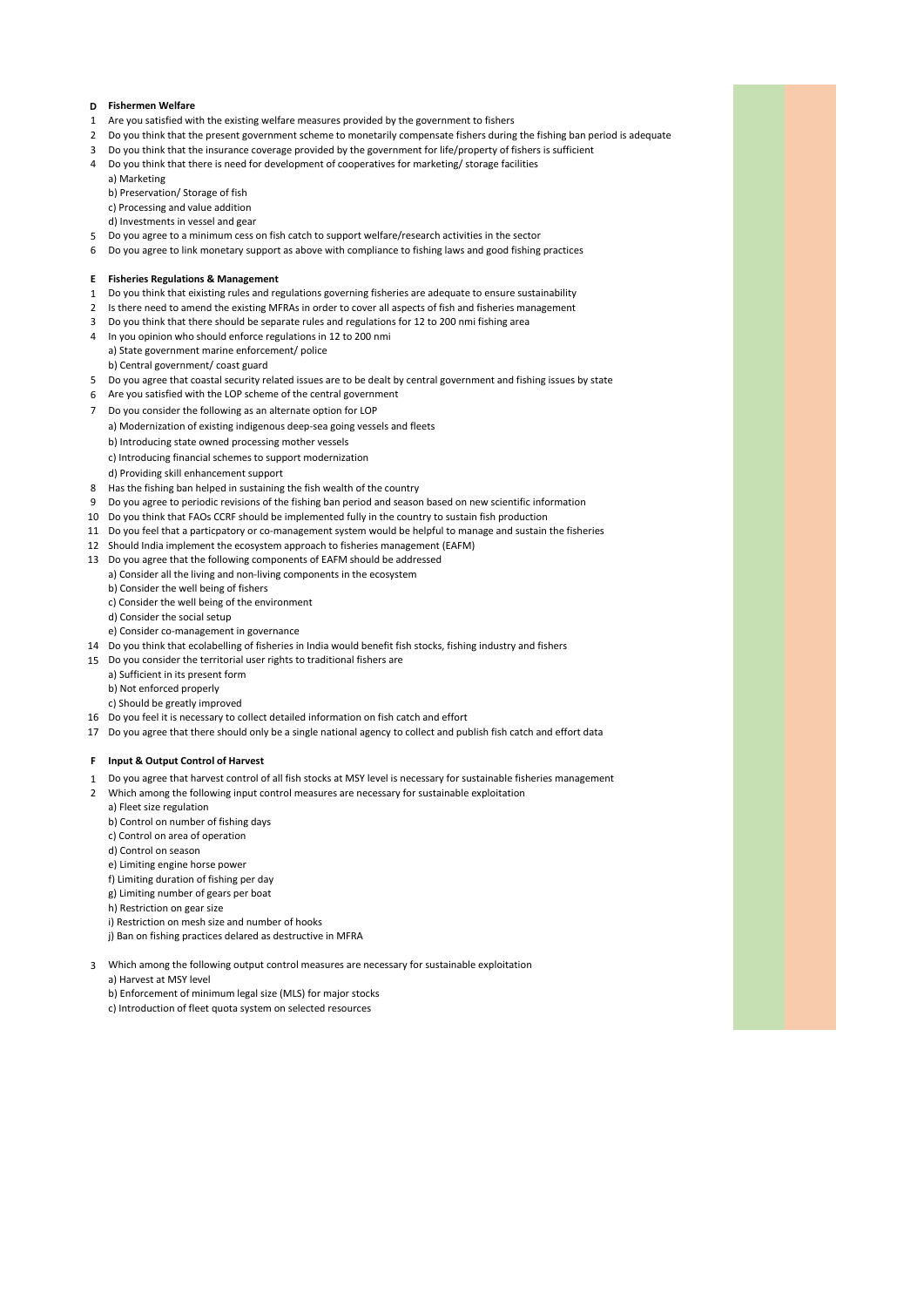# **G Post-harvest & Processing**

- Are you satisfied with the present hygienic condition of fishing harbours
- Are you satisfied with the present hygienic condition of fish markets
- Do you consider the infrastructure for fish processing and marketing as sufficient
- Do you consider that there is excess capacity in the seafood processing industry
- Is the seafood processing industry getting sufficient raw material throughout the year
- Do the exported Indian fishery products get maximum value abroad
- Is there scope to diversify fishery products on par with international standards
- Should the Indian fish and fish products be integrated with FSSAI benchmarks
- Is there a need to improve the fish marketing value chain Will it be beneficial to develop traceability and chain of custody standards for Indian marine fish and fish products
- Do you think that adequate care is taken to reduce post-harvest losses
- Are the wastes generated from fish processing properly utlized
- Do you think that there is excessive use of low value fish such as sardine in fish feed/ poultry feed/ manure industry
- If so, do you think that this should be regulated

# **H Marine Environment & Pollution**

- Is the state of the marine environment in India healthy
- Do you consider pollution as a reason for depletion of certain marine fish stocks
- Do you think that there is no adequate waste processing on land leading waste dumping in the estuaries and seas
- Is the level of plastics in the sea at a very high level
- Do you think that discarding old nets in the sea will harm marine life
- Do you consider climate change impacts as a reason for change in fish stock abundance
- Is the unscientific port development along the coast of India a cause for erosin and accretion along the beaches

## **I Mariculture**

- Do you consider mariculture as a method by which fish production in the country can be increased
- Should the government formulate policies to help setting up of maricutlure farms in the country
- Is there sufficient seed production centers to cater to the mariculture activity
- Should the government consider setting up hatcheries and mariculture parks for development of the sector